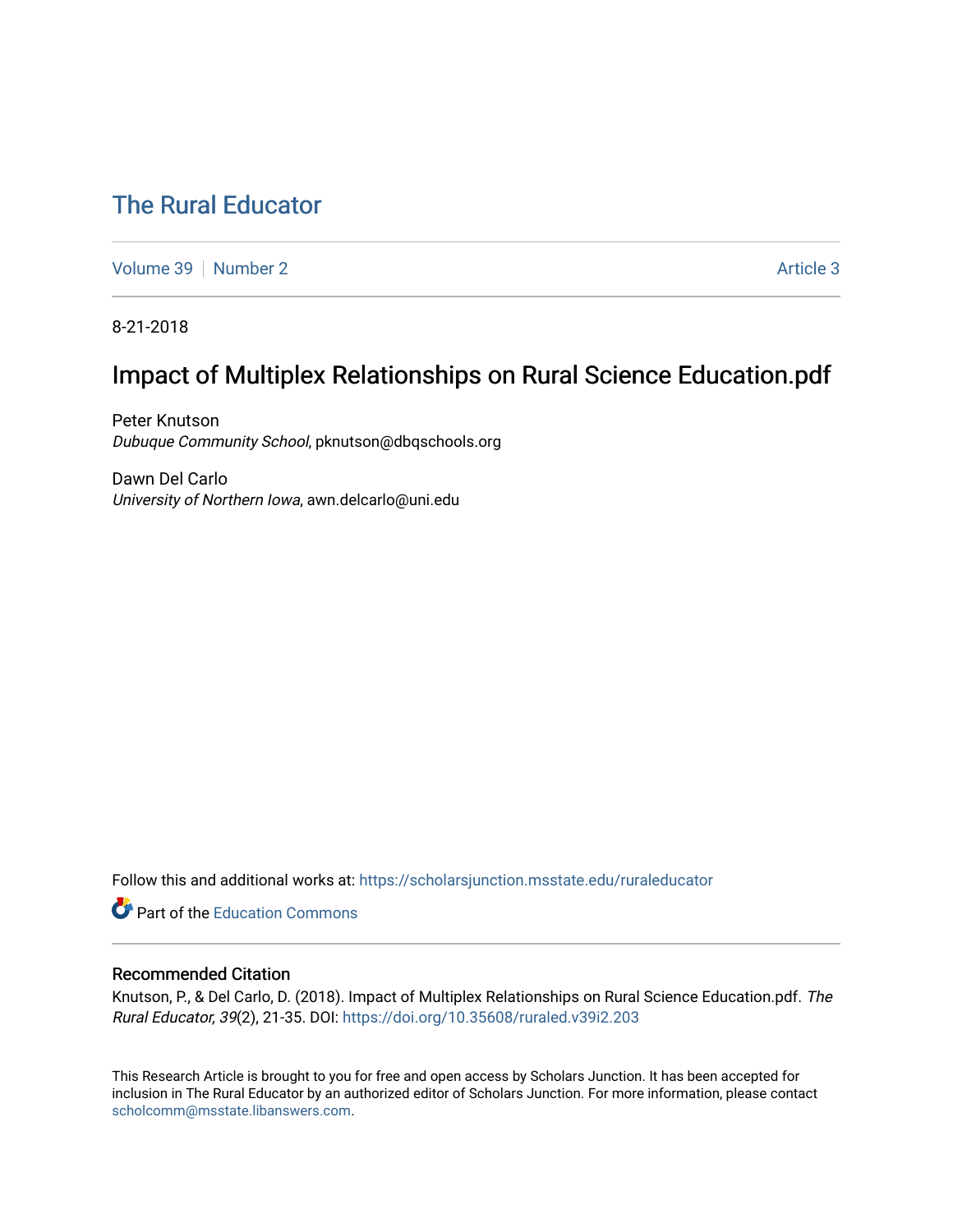# *Research Article*

# **Impact of Multiplex Relationships on Rural Science Education**

# **Peter Knutson Dawn Del Carlo**

*Relationships play a strong role in rural communities and education, and multiplex relationships—relationships that* can overlap due to multiple contexts of interaction in a rural school—are unique to the rural setting. This study *focused on multiplex relationships and their impact on science classroom performance, as measured by science* standardized test scores, through the lens of Social Capital Theory. Ouantitative survey results from rural science *teachers regarding number of student relationships and state-based science test scores were correlated. Additionally, qualitative survey answers from a subset of respondents were used to construct a more complete* picture of the essence of these relationships and their perceived impacts. Results indicate multiplex relationships do *not impact science test score achievement; however, teacher accounts of classroom experiences with students illustrate a strong perception that multiplex relationships increase their ability to help students succeed.*

## **Background**

Rural schools are a unique blend of community, geography, and people, and it is these distinctive features that provide the structure around which the rural educational experience is molded. Inexorably the people who live in these communities are interconnected, and the lines between the community at-large and the school are oftentimes blurred, creating an interdependent environment that influences education. Rural settings invite intimacy, allowing for more closely monitored progress of a student's education (Barley & Beesley, 2007; Klem & Connell, 2004). Focus by multiple members in the student's educational path provide a substantial, enriching, and effective educational experience unique to a rural educational setting. This experience and the framework it forms is due in large part to the participation of multiple individuals who hold multiple roles in the students' lives (Campbell  $\&$ Gordon, 2003; Klem & Connell, 2004). These 'multiplex relationships' are personal connections that span multiple levels of familiarity, contact, roles, and influence (Coleman, 1988; Gluckman, 1967; Goodpaster, Adedokun, & Weaver, 2012).

Previous studies on the rural education experience often focus on the relationship between students and teachers (Aultman, Williams-Johnson, & Schutz, 2009; Carr, 2005; Hardré, Sullivan & Roberts, 2008; Reyes, et al., 2012; Roorda, et al., 2011), peer-peer relationships (Gristy, 2012), or the relationship between school personnel and community members (Alleman & Holly, 2013; Tytler et al., 2008). However, there is a lack of research focusing on the interconnectivity of multiplex relationships in rural schools that extend beyond the abovementioned relationships. Current research is

additionally limited on the impact that multiplex relationships have on teacher perceptions of the rural education experience. Finally, a gap exists in the exploration of the impact multiplex relationships specifically have on performance in the science, technology, engineering, math (STEM) and other related fields. Understanding the effect of multiplex relationships on science classroom performance and engagement in rural and smaller schools will aid in the larger understanding of the role of relationships in fostering entrance into emergent science career fields.

The purpose of this mixed method study is to explore whether multiplex relationships directly impact science classroom performance, as measured by the science strand of state-based standardized test scores and explore the impact multiplex relationships have on teacher perceptions of the rural science education experience.

## **Multiplex Relationships**

The term 'multiplex relationships' was first used by Gluckman (1967) to describe the complex, overlapping relationships among tribe members in Rhodesia that span both politics and kinship, and differentiate them from simplex relationships, which are confined to independent and direct relationships. From this initial instance, the concept of this overlapping network of connections and relationships entered the nomenclature and literature of sociology. Multiplex relationships can describe a situation where "persons are linked in more than one context (neighbor, fellow worker, fellow parent, coreligionist, etc.)" (Coleman, 1988, p. S109). As such, the study of multiplex relationships is fundamentally different than that of "Teacher-Student Relationships where the focus is predominantly on teacher characteristics,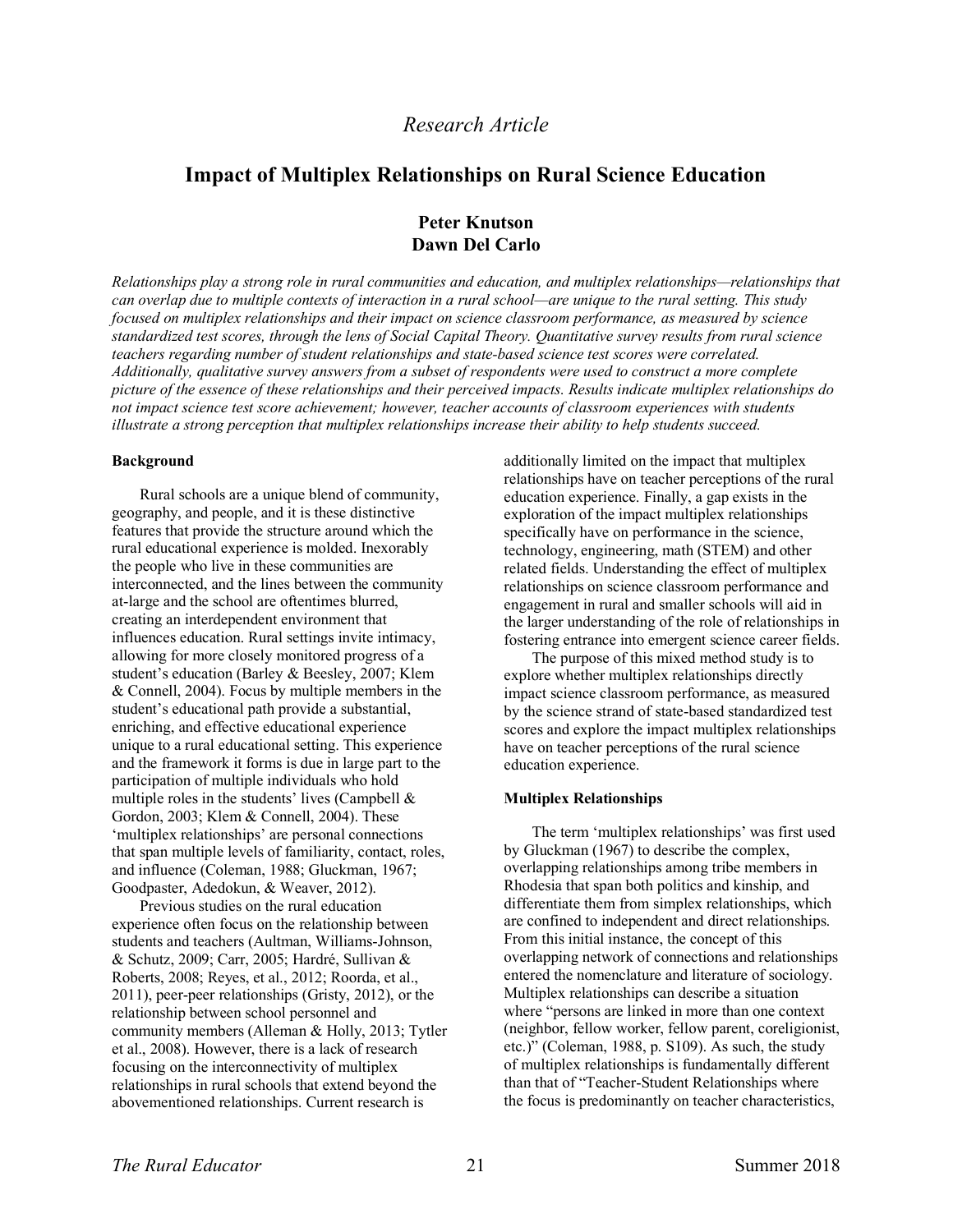like empathy, or interactions that occur in the context of the classroom" (McCormick, et al., 2013; Roorda, et al., 2011; Spilt et al., 2012). Multiplex relationships are unique in that they extend beyond the professional confines of the classroom and into the personal lives of the students and teachers. The very nature of the rural community and the school within leads to an extensive network of these multiplex relationships and set rural schools apart from urban and suburban locations.

## **Multiplex Relationships in Rural Schools**

Multiplex relationships are common in rural community schools where a student's teacher may also be her volleyball coach, and friends with the student's parent (Goodpaster et al., 2012). The multilevel and interconnected relationships in both the personal and professional contexts specifically characterize the rural experience where a familial culture including trust and intimacy are the cornerstones of the school climate (Hargrove, 1986; Huysman, 2008). It is this culture and the subsequently created relationships that build connectedness to the school and invest both student and teacher in the success of the institution (Barley & Beesley, 2007; Lake, 2008).

There is also a connection between rural school culture, founded on these close student-teacher relationships, and individual achievement in the classroom (Carr, 2005; Hardré et al., 2008, Horn, 1995; Matthew, 1995). Rural schools tend to have a culture and climate that is familial, which promotes support and intimacy (Berry & Gravelle, 2013) and does not necessarily cease at the school doors or at the end of the school day (Huysman, 2008). This tightknit school environment is a unique feature of rural education and with positive teacher-student relationships, can strengthen classroom performance (Berry & Gravelle, 2013; Carr, 2005; Hardré et al., 2008; Klem & Connell, 2004; Roorda, et al., 2011). Within such an intimate environment, personal relationships are constructed and build trust between students, parents, teachers, administrators and members of the community and it is these relationships that are distinguishing of the rural education experience (Goodpaster et al., 2012). However, most previous studies examined student achievement as an outcome of the Teacher-Student relationship in the context of the classroom environment (McCormick, et al., 2013; Roorda, et al., 2011; Spilt, et al., 2012), rather than as a network that extends beyond the classroom and into the personal spaces of both the teacher and the student. Multiplex relationships account for all possible social interactions between teachers and students, not just

those that occur in the classroom, and as such, are a more appropriate measure for a rural setting where the lines between "school" and -home" are blurred (Berry & Gravelle, 2013; Huysman, 2008).

#### **Rural Science Education**

Science in a rural school setting is unique in both its execution and curricular opportunities and comes with its own set of benefits and logistical difficulties. Rural science classrooms have fewer students in them, thereby increasing specialized attention in the material and in labs (Colton, 1981). In addition to limited curriculum due to fewer course offerings and materials and diminished financial support (Horn, 1995; Sipple & Brent, 2008), rural students struggle to connect the "academic science" to their everyday lives, despite the multitudinous examples that surround them (Avery & Kassam, 2011; Avery, 2013; Edmondson & Butler, 2010). Opportunity to explicitly make those connections are available in the rural setting, but it takes creativity on the part of the teacher (Matthew, 1995).

Community liaisons from commerce, industry, and environmental sectors can be strongly involved in the science classroom if the teachers capitalize on community ties (Goodpaster et al., 2012; Kenny, Seen, & Pursor, 2008; Lake, 2008). Successful agriculture teachers establish programs with a large community involvement and maintain collaborative relationships with community business members (Roberts et al., 2006). It is reasonable to extend these basic principles to science teachers and classrooms where multiplex relationships open access to available community resources which can help teachers establish the relevancy of science concepts to their students. Strong connections between schools and communities build "semi-formal" relationships which increases knowledge of resources available to teachers as well as minimizes barriers to capitalizing on those resources (Bauch, 2011; Lake, 2008). These semi-formal relationships are essential in utilizing a teacher's social capital obtain resources and provide for their students. Rural communities typically have large amounts of social capital due to the quantity and strength of relationships found there (Elder & Conger, 2000). Students and their families in rural schools are connected with many social networks and school personnel utilize their own connection to these networks, or social capital, to promote positive school or district initiatives (Alleman & Holly, 2013; Lake 2008).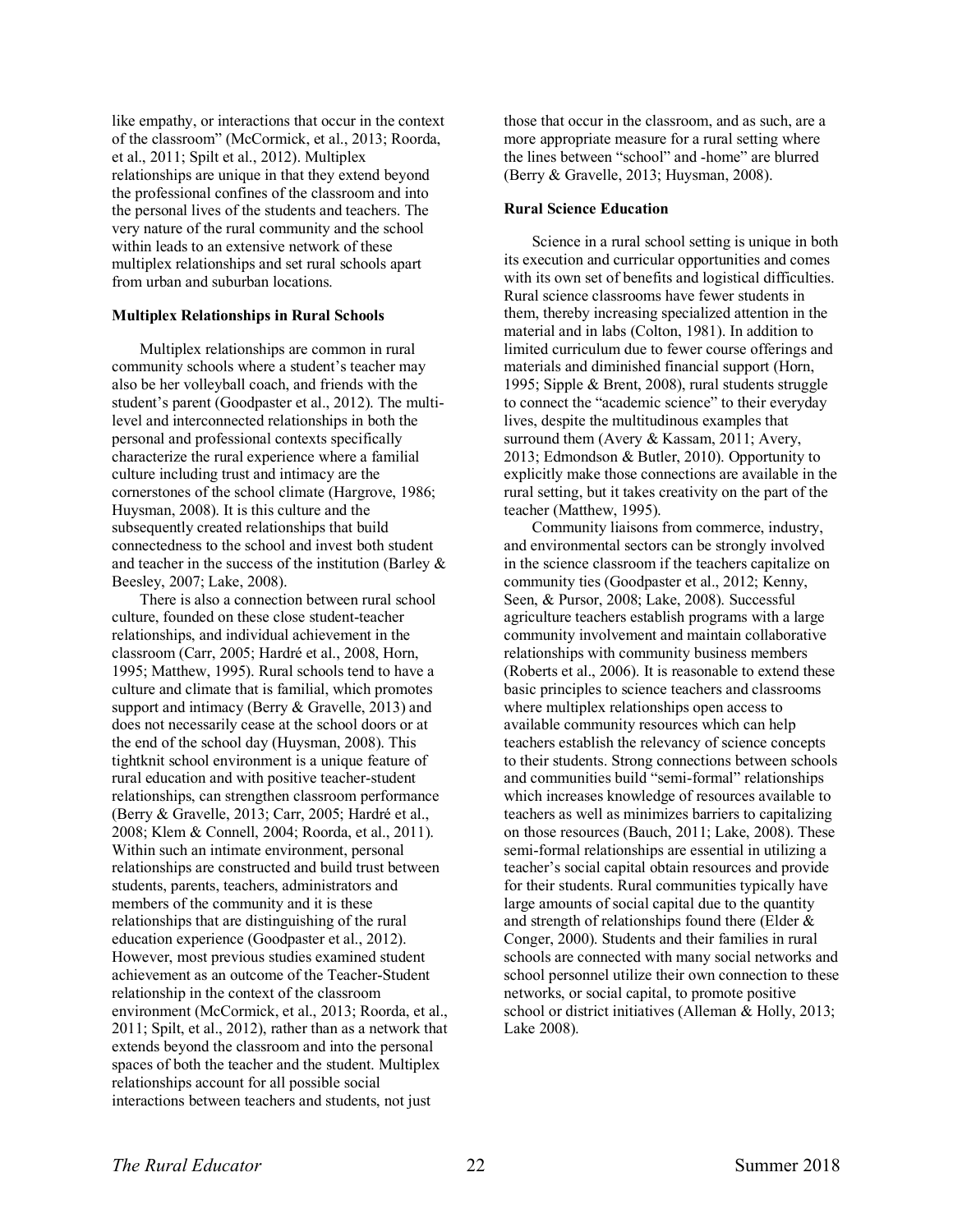# **Theoretical Framework and Research Questions**

### **Social Capital Theory**

Social Capital Theory is a framework in which individuals and the power of their relationships are essential in the construction of action. Coleman's (1988) model of social capital creates an awareness of a multiplex relationship's role in the success within the educational sphere. Within the educational setting, certain norms are indicative of its structure and expectations. These norms, such the desire for student achievement, are supported by social interaction and resultant obligation to those with whom one maintains a relationship and are further reinforced by strong family obligations and interests (Coleman, 1988; Howley, A., Howley, M., Camper, C., & Perko, H., 2011). Furthermore, Coleman's model indicates there are two types of social networks: *without closure* (no commonality between all members of the network) and *with closure* (interconnected and multiplex relationship[s] within the network). Closed networks, much like isolated rural communities, create social capital based on the trust built between the members of the network, and propagates the community norms and expectations. (Coleman, 1988; ). Rural communities create strong, multiplex relationships (Campbell & Gordon, 2003; Goodpaster et al., 2012; Hargrove, 1986), which help to create a strong sense of community itself (Barley & Beesley, 2007). These relationships, which are established through social interaction, promote mutual trust and foster collaboration within the community and therefore generate social capital (Bauch, 2001; Elder & Conger 2000).

An expectation of reciprocity in deeds, goods, time, etc. is rooted in the trust forged in strong relations and assists in maintaining the productivity of the relationship itself (Western, Stimson, Baum & Von Gellecum, 2005). The transfer of these trustbased assistances in a social network are a form of social capital, and if it is a closed social structure, the amount of social capital in that network will increase further (Coleman, 1988). The more 'closed' a network is, the stronger the social capital will be, and the multiplex relationship helps to tighten the network's interconnectivity, thereby increasing trust, and subsequently social capital. The rural community meets criteria for high levels of social capital established by Coleman (1988) and Western et al. (2005) in that they contain relationships that are high in trust and exist in closed structures, and therefore are relationships capable of productivity. Rural communities epitomize the connection to place and are built on community member participation in community initiatives. Elder and Conger (2000) suggest community member leadership in

extracurricular and community linked activities provides social capital for the community, fostering the development of youth.

Studies found that within the rural setting, strong relationships emerge due to the tight-knit structure, and these relationships are utilized for success in the classroom. In rural settings, individuals who interact with children establish social capital through relationships with others who also interact with children, strengthening the individual's own ability to foster growth in children (Elder & Conger, 2000). Although much of the literature regarding multiplex relationships concentrate on the social capital generated for economic or social network gains or reciprocity, there is precedence in connecting it to the exploration of social capital in children. In the current study, the multiplex relationships explored are those established in the rural science classroom. If multiplex relationships are known to be strong relationships as they accrue large amounts of social capital, and relationships in schools, especially rural schools, can be linked to classroom success (Carr, 2005; Hardré et al., 2008, Horn, 1995, Matthew, 1995), then multiplex relationships could also possibly increase that success, and thereby should be researched further.

#### **Research Questions**

Multiplex relationships are often viewed in economic and social contexts. Although it is mentioned within the rural education context, few studies have explored the academic impact of multiplex relationships, as opposed to classroom environment, explicitly in schools. Gaps remain in the literature surrounding the effect multiplex relationships have on both actual and perceived classroom performance, specifically with regard to rural science education. As such, we seek to understand:

- 1. If a teacher's multiplex relationships are positively correlated with academic performance in the rural science classroom?
- 2. How do teachers' social capital influence their perceptions of the rural science education experience?

### **Methods**

## **Recruitment**

School district, teacher names and other demographic information were collected from publicly available information on the Iowa State Department of Education (IDOE) website. Schools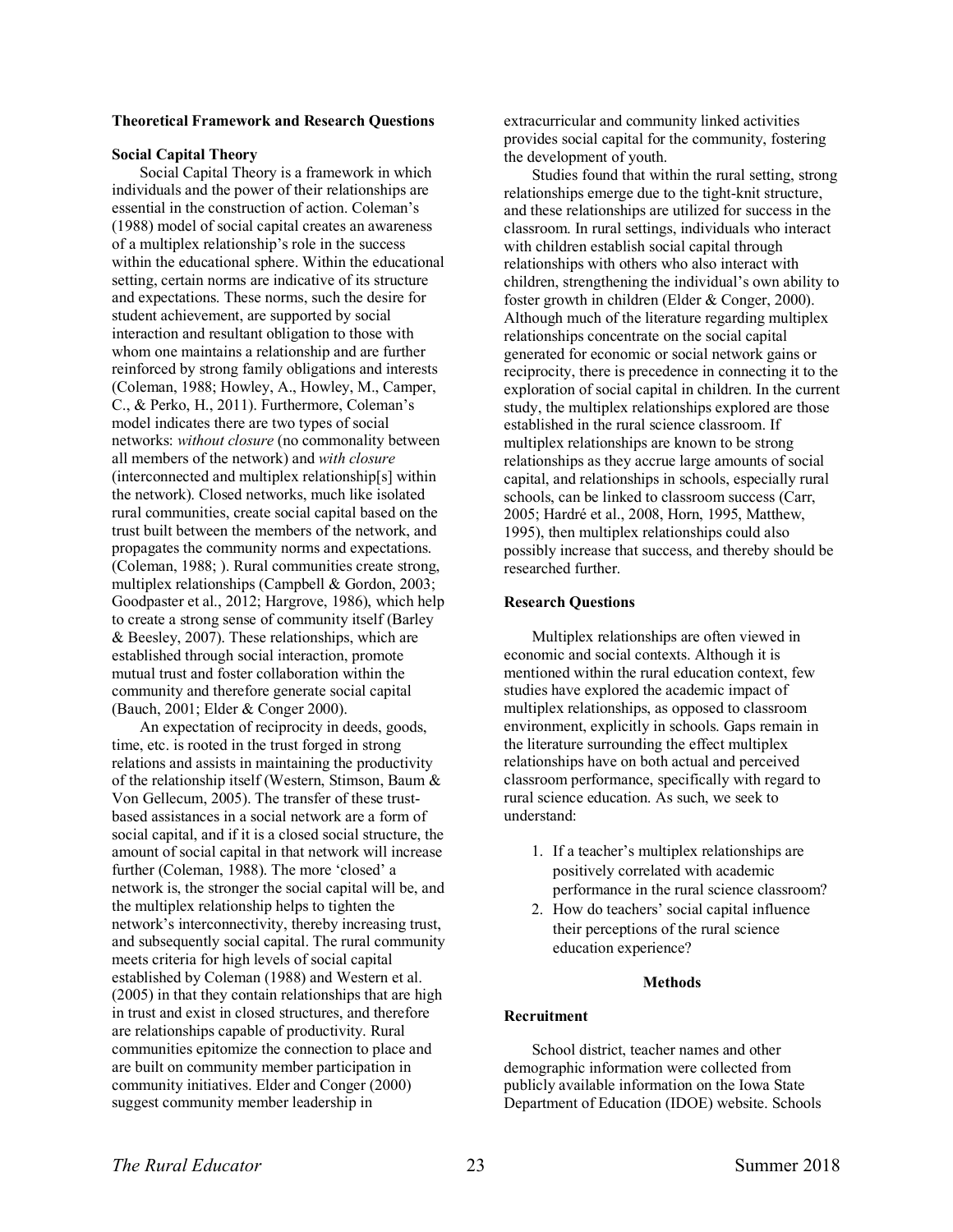

Figure 1: *Example Relationship Grid Assuming a Class Size of Three Students*

were classified as rural if enrollment fell within the lowest quartile (< 100 students per grade) and met the Census Bureau's definition of rural based on location (> 2.5 miles from urban center) (National Center for Education Statistics, 2006). A total of 243 schools in the state of Iowa met these criteria and were selected

as schools from which participants were recruited. The names of secondary (grades 7-12) teachers listed under each rural school on the IDOE website were collected and designated as "science teachers" if they were listed under the science department on their district/school website or if they had an explicit science course listed in conjunction with their name (i.e.  $47<sup>th</sup>$  grade science" or "chemistry"). Agricultural education teachers or FFA advisors were not included in the participant pool. This resulted in a pool of 694 rural science teacher participants. Teachers were invited to participate in the study via their publicly listed email address.

# **Data Collection**

The study was conducted using a mixed method, explanatory sequential design (Creswell, 2013). Quantitative data in the form of state standardized test scores and teacher-reported teacher-student relationship status were collected and analyzed first followed by the qualitative data collection and analysis. !uantitative data were used to explore the relationship between multiplex relationships and science classroom performance, whereas the qualitative data were used to explore teachers' perceptions regarding the impact of multiplex relationships on student performance in the classroom.

**Test Scores.** In the State of Iowa, the Iowa Testing Program (ITP) is the annual standardized test that is administered to Iowa students,  $K - 12$ , in the core subjects of reading, writing, mathematics, social studies, and science. Raw science scores and proficiencies from the ITP in grades 7, 8 and 11 were obtained directly from the State of Iowa DOE

website. Results were filtered such that only scores from schools designated as "rural" in this study were collected and were from the same academic year as the questionnaire data. The ITP score, although limited in describing all classroom successes or failures, represents a measure of academic achievement for the scope of this study.

**Relationship Questionnaire (RQ).** The purpose of the Relationship Questionnaire (RQ) was to obtain information about the types and extent of multiplex relationships science teacher participants establish with their students. Participants were asked to individually identify the number and type of relationship they had with each of the students on their 3rd period class roster in a "relationship grid" (Figure 1). The most common type of relationships – as established in the literature – were listed in a "select all that apply" format and included: coach/athlete, science-based extracurricular advisor, non-science activity advisor, FFA advisor, family (close/extended), family (distant), family friend, church or community organization, and private tutoring/lessons (Aultman et al., 2009; Barley & Bessley, 2007; Brown, 2002; Carr, 2005; Guest & Schneider, 2003; Lake, 2008; Lock, 2008; Ludden, 2011; Frankovits, 1990; Osborn, 2012; Phelps et al., 2012; Rayfield et al., 2008; Verbrugge, 1979; Voyles, 2012). A separate text box was provided at the bottom of the grid for participants who indicated "other" to specify the nature of their relationship.

In addition to the relationship selection grid, participants were asked to rank (5-point Likert) their perception of how multiplex relationships affect science classroom performance. Demographic questions were included to obtain data on their years of service, extracurricular activities they advise, number and type of science classes taught, and rural education background. This provided the ability to compare teacher characteristics and number of multiplex relationships. Finally, participants were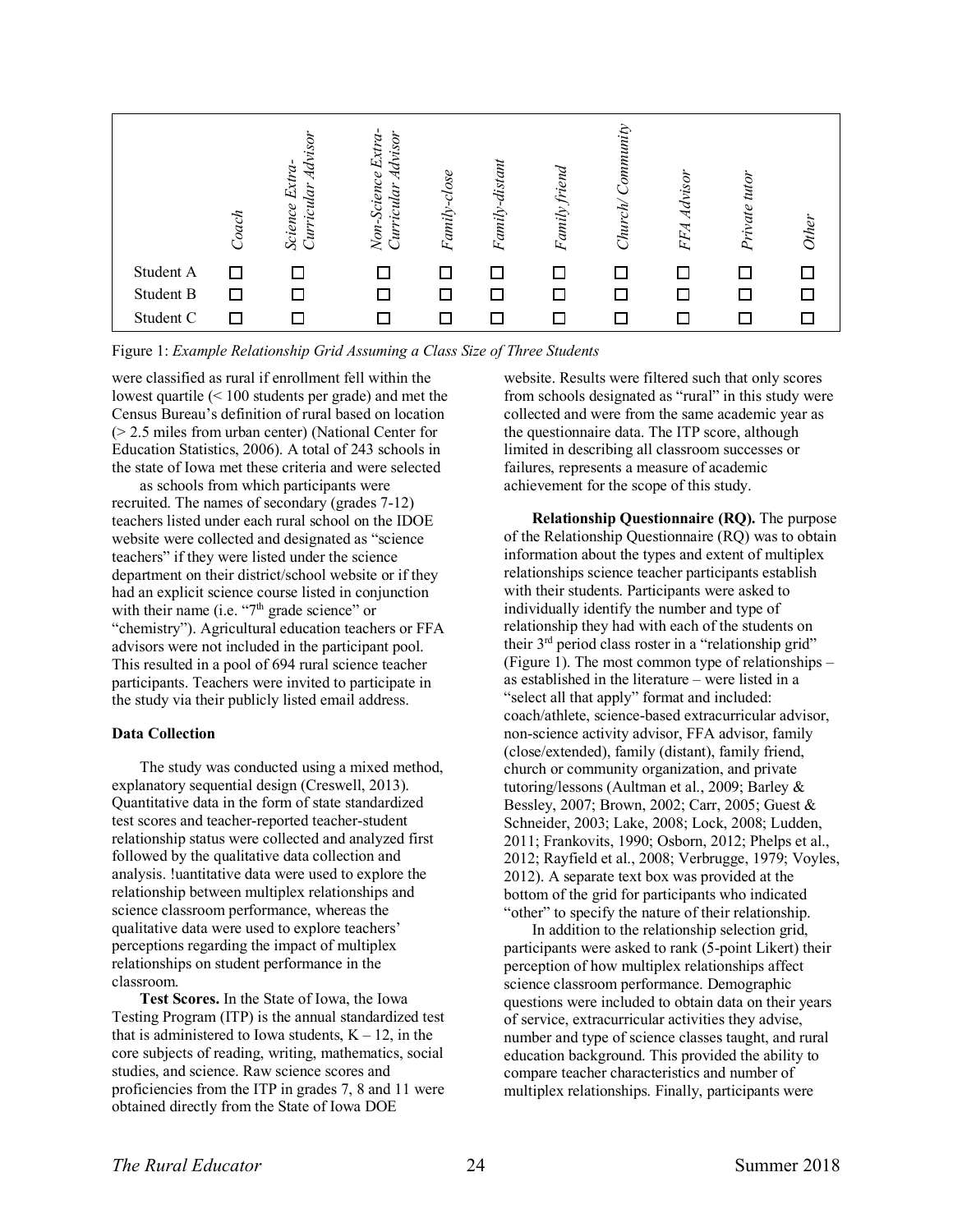asked to indicate their willingness to participate in the next phase of the study which consisted of an essay-based "perception questionnaire" to explore their perceptions more in-depth.

**Perception Questionnaire (PQ).** While the RQ asked teachers to quantify their multiplex relationships and their perception of its effect on student performance, the Perception Questionnaire (PQ) was designed to gain a detailed understanding of the relationships teachers established with 3 specific students and the perceived impact of these relationships on the students. Participants who completed this more extensive questionnaire were asked to identify and compare students in their classroom who fit one of three categories: (1) a student whom they know only from their classroom (Students A), (2) a student whom they know from their classroom and one other relationship context (Student B), and (3) a student who they know from their classroom and at least two other relationship contexts (Student C). With these three students in mind, participants were asked to complete two 10 point scaled ratings on each of the students. The first scale represented how the teacher would rate the level of closeness with each student, the second scale represented how much they perceived that their relationship with each student impacted the student's academic performance in the classroom. After the scaled questions, participants wrote detailed essays, further outlining their perceptions of the relationship with each student and the perceived impact of the relationship on student academic performance and participation, extracurricular participation, and the overall well-being of the student. Additional questions unique to each participant were added as follow up questions to answers from the RQ. These questions further explored participants' connection to their school and how it affected their perception of the rural education experience and multiplex relationships in the context of their own specific situations.

#### **Analysis**

**Multiplex Relationship Average.** Calculation of a Multiplex Relationship Average (RA) was used as the principle form of measure in quantifying the strength of a relationship between students and the teacher. RA was based on the number of relationships individual teachers reported on their RQ relationship selection grid with each 3rd period student and calculated using following formula:

$$
RA = \frac{(m_1 + m_2 + m_3 + \dots + m_n)}{n} + 1
$$

where *m* is the number of relationships outside the classroom with each student and *n* is the total number of students in the class. A value of 1 was added to the result to account for the assumed base relationship of student and teacher in the context of the 3<sup>rd</sup> period class. For example, assume a class size of 4 students. The teacher of this class knows Student #1 through church and as someone they tutor. Consequently, m1  $= 2$ . Student #2 is not known outside the context of this class so  $m_2 = 0$ ; Student #3 is a family friend, in the 4-H club which the teacher advises, and on the soccer team the teacher coaches, so  $m_3 = 3$ ; finally, Student #4 is friends with the teacher's child so  $m_4$  = 1. Consequently, this teacher's RA would be calculated as follows:

$$
RA = \frac{2+0+3+1}{4} + 1 = 2.5
$$

**ITP Test Scores.** ITP data were obtained directly from the State of Iowa Education Department and filtered to include only those schools from the RQ participant pool. Additionally, participants on the RQ were asked to identify their school and list the grades and subject areas they taught. As such it was possible to filter participant RAs by specific grade taught and correlate those RAs directly to the state reported average ITP scores for a specific grade (7, 8, or 11) and school using the Pearson product-moment correlation coefficient (*r*). In the collection of participant emails, it was noted that no one participating school employed more than 3 science teachers in grades 7-12 and no two teachers taught the same grade-specific course (e.g. only one teacher at the school taught all grade 8 sections). As such, it was assumed that the reported ITP score for a specific grade and school is associated with a single participating teacher and so we were able to match ITP scores with specific teacher participants. Correlations were calculated between RA and raw science scores, as well as between RA and proficiency distributions for all three grades.

**Likert Scaled Questions.** Two scaled questions asked participants to rank on either a 5 point (RQ) or 10-point (PQ) scale how they perceived relationships with students impacted academic performance. A frequency distribution of answers from the 5-point RQ question was used to determine an overall perception from participants and ascertain if further exploration was warranted. The second 10-point PQ question, which asked participants to rank the effect their relationship had on each of three students, was analyzed using a single-factor ANOVA, despite the small sample size, because participant variables were independent from each other, with no statistical outliers, and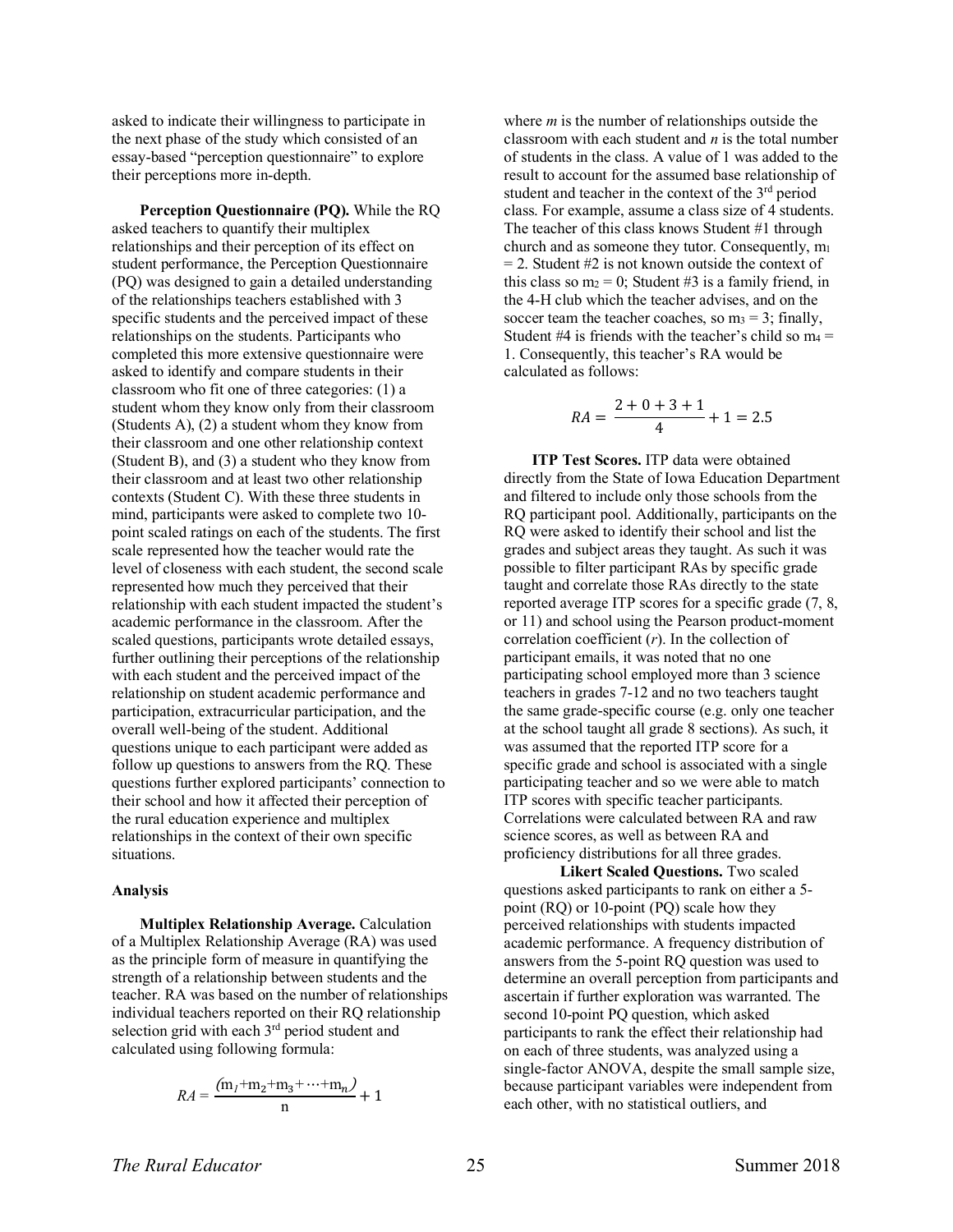approximately equal sample sizes (Northwestern, 2016). A similar analysis was performed with the answers to the PQ question that asked teachers to rank the strength of their relationship with each of the three selected students to determine if there was indeed a perceived relationship difference between the groups of selected students.

**Qualitative Analysis.** Essay responses were inductively analyzed using the constant comparative method (Glaser & Strauss, 1967) and then used in a cross-case analysis across the individual student relationship classifications  $(A, B, or C)$  (Miles  $\&$ Huberman, 1994). All responses were initially read on a cursory level to get a general sense of their timbre before returning to them one by one for deeper analysis. A preliminary set of codes emerged from

common words and short phrases in participant answers and was used as a starting point for a more in-depth reading and coding process. After the preliminary list of codes was generated, each participant's response was then re-read and segments of text describing aspects of the teacher-student relationship were inductively coded. Codes were added and refined as analysis continued and segments of text re-coded as necessary. Content of the codes was further analyzed and individual codes were grouped into larger five categories including, Student Engagement, Understanding Student, Approachable Teacher, No Relationship Inhibits, and Successful Regardless. Finally, responses pertaining to each student's relationship classification (A, B, or C) were



Figure 2: *Raw ITP Science Scores and RA*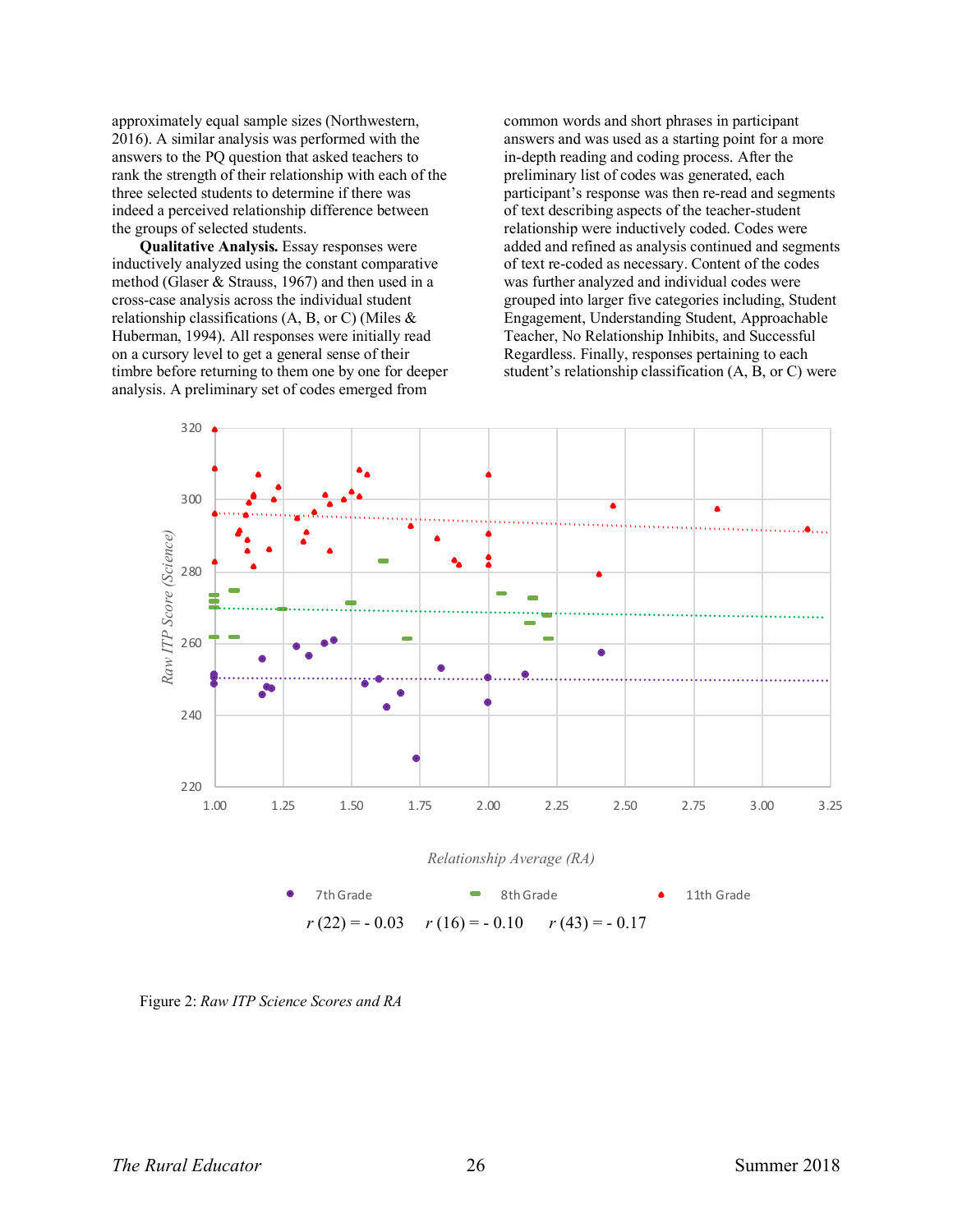#### Table 1

|                                                                                     | Student |  |  | p-value            |  |
|-------------------------------------------------------------------------------------|---------|--|--|--------------------|--|
|                                                                                     |         |  |  | (ANOVA)            |  |
| Mean perceived relationship strength of selected<br>students                        | 47      |  |  | $<$ 0.000 $\sigma$ |  |
| Mean perceived impact of relationship on selected<br>student's academic performance |         |  |  | 0.025              |  |

*Summary of ranked questions (1–10) on the PQ regarding perceived relationships strength and impact on academic performance n = 16*

separated from one another while also maintaining the integrity of their category assignments. This allowed us to analyze the content of the previously assigned categories within each relationship classification and compare them across each group. The frequency of occurrence for each category was tabulated for each relationship classification as another basis for comparison; however, these frequencies were used in conjunction with the content of the participant responses for each classification to build a deep understanding of participants' perceptions of multiplex relationships, academic achievement of their students, and rural education.

#### **Results**

The RQ was sent to a total of 694 grade 7-12 Iowa science teachers. Twenty-four of the emails were rejected as invalid addresses, and 135 of the remaining participants completed the survey for a 20.1% response rate. Of these, 16 (11.8%) opted to complete the PQ. Respondents represented 161 school buildings which according to publicly available demographic information comprised an average student body that was 91.4% Caucasian and slightly more represented by male students (51.9%) (Iowa Department of Education, 2015). The largest ethnic minority represented was Hispanic at 5.35% which is representative of the changing demographics of the state (State Data Center of Iowa, 2017). Within the context of the 3rd period relationship grid, teachers described their relationship with a total of 2150 students and reported 3276 total relationships. RAs for each teacher ranged from 1.00 (having no relationship with student beyond classroom) to 3.94

(knowing their students on average in 3 contexts beyond the classroom). The median relationship average was 1.36 and the mean was 1.53 relationships per student.

# **Research Question #1: Multiplex Relationships and Student Achievement**

Only 81 of the 135 (60%) of the RQ respondents could be directly linked to a specific grade level and therefore correlated with raw ITP science scores from their corresponding school. None of the grade levels showed any significant correlation between the relationship average and their raw ITP science score (Figure 2). Student performance on the ITP test is also measured by the percentage of students at each school whose scores falls in one of three categories: Below Proficient, Proficient, and Exceeds Proficiency. Proficiency scores classifications were also correlated with RA by grade level with small to no correlation found (Table 1).

As with the comparison to the raw ITP scores, the proficiency distribution showed low correlation values to relationship average. There were a few instances of a mild relationship between the variables, however, individual plots exhibited similar scattering to that in Figure 2. As such, correlation is not strong enough to conclude that RA impacts raw ITP science scores or proficiency.

# **Research Question #2: Teacher Perspectives on Multiplex Relationships and Rural Science Education**

Teachers overwhelmingly indicated that they perceived that a multiplex relationship increased student performance. Over 75% ( $n = 135$ ) of RQ participants indicated that they either agreed or

Table 2 *Correlation between proficiency frequency and RA*

| Grade | Correlation coefficient $(r)$ between RA and student proficiency |            |                            |  |
|-------|------------------------------------------------------------------|------------|----------------------------|--|
|       | <b>Below Proficient</b>                                          | Proficient | <b>Exceeds Proficiency</b> |  |
|       | $-0.09$                                                          |            |                            |  |
|       | $-0.34$                                                          | 0.26       | $-0.12$                    |  |
|       | 0.04                                                             | 0 24       | $-0.26$                    |  |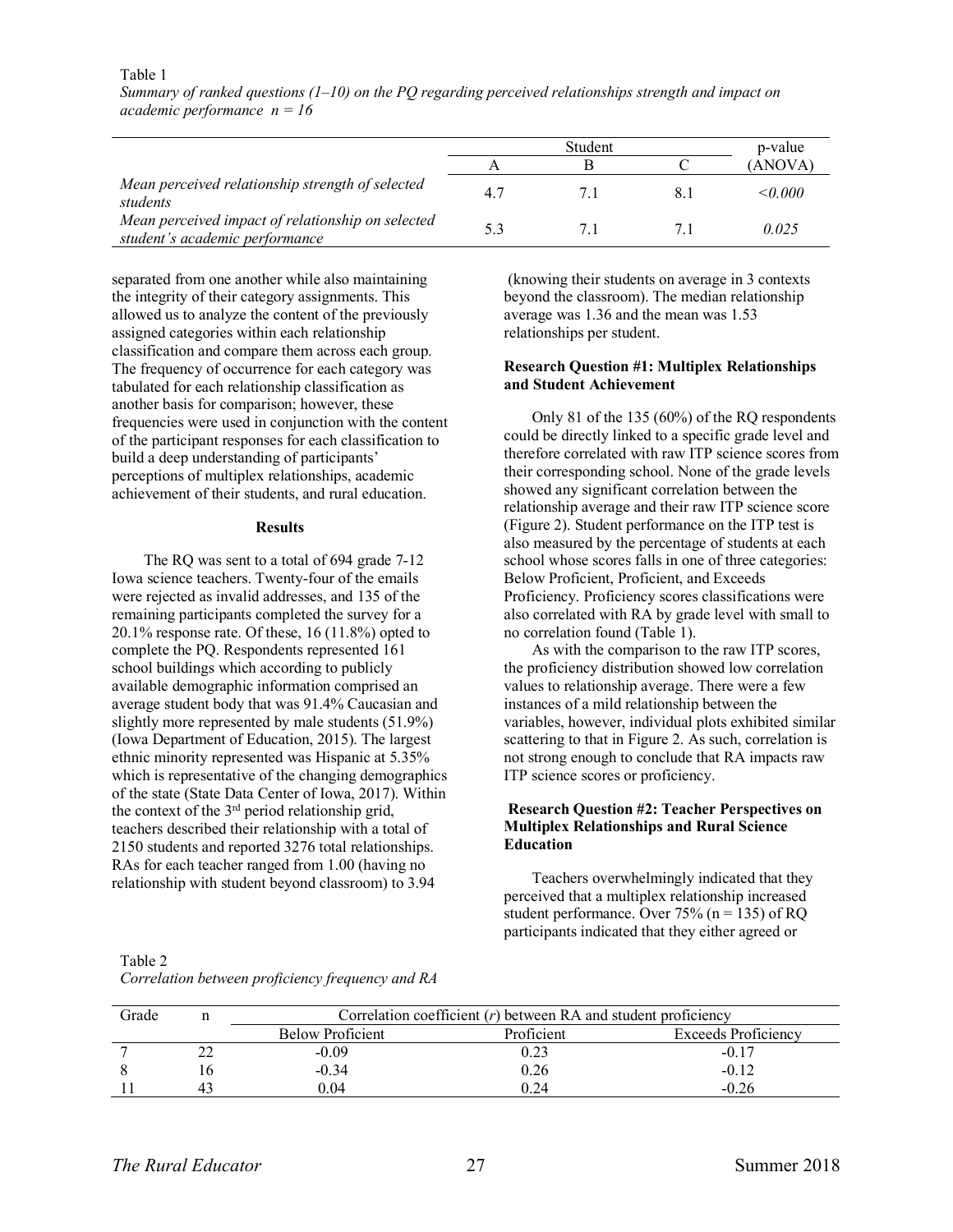strongly agreed that "having multiplex relationships with a student increases their academic performance in the classroom" (Figure 3). Only 15% were undecided about the effect and less than 7% disagreed or strongly disagreed. What is not clear, however, is whether those who disagreed perceived *no* effect or a *negative* effect on academic performance. As such, this was explored further on the follow up PQ.

Participants who completed the more elaborate PQ were first asked to identify 3 students, rank (scale of 1-10) the perceived strength of their relationship with each student, and then also rank the perceived impact their relationship had on each student's academic performance. Single-factor ANOVA yielded statistically significant different means between groups of students  $(F(2, 43) = 16.05, p =$ 0.0000062,  $\eta^2 = 0.427$ ) indicating that participants clearly distinguished the strength of their relationship with each of the 3 selected students with a general increase in average relationship strength as the number relationship contexts increased (Table 2). Additionally, teachers were asked to rank the impact they felt their relationship had on each student's academic performance. Again, a single-factor ANOVA indicated that there was a difference in perceived impact, but only between Student A (known only in the classroom) and Students B and C (known in contexts both in and out of the classroom)  $(F(2,43) = 4.01, p = 0.025, \eta^2 = 0.158).$ Overall, both sample sets indicated that there is an overall perception that a student's academic

Figure 3*. Teacher Perceptions of Multiplex Relationships*

performance is more positively impacted as the multiplexity of the relationship between the teacher and student increases. However, the essay answers provide a bit more insight into why that perception exists.

In the essay portion of the PQ, teachers were asked to compare and elaborate on the relationships they had with each of the three identified students specifically with regard to their perception of how their relationship affected the student's academic performance. Analysis of participant answers regarding each of the 3 identified students resulted in 5 categories pertaining to teachers' perceptions of their relationship with these students: Student Engagement, Approachable Teacher, Understanding Student, No Relationship Inhibits, and Successful Regardless. Segments of participant answers about each student were classified under each category and tallied to compare across students. Table 3 lists each category, how it was defined, an example participant answer that fell under that category and the frequency of occurrences of that category in each of the types of student.

Overall, and not surprisingly, teachers more frequently expressed increased levels of student engagement and a deeper understanding of the student for the students they knew outside the context of just the classroom. Many teachers commented on how the two ideas were intimately linked, where understanding the whole student lead to increased levels of engagement both inside and outside of class:

60



70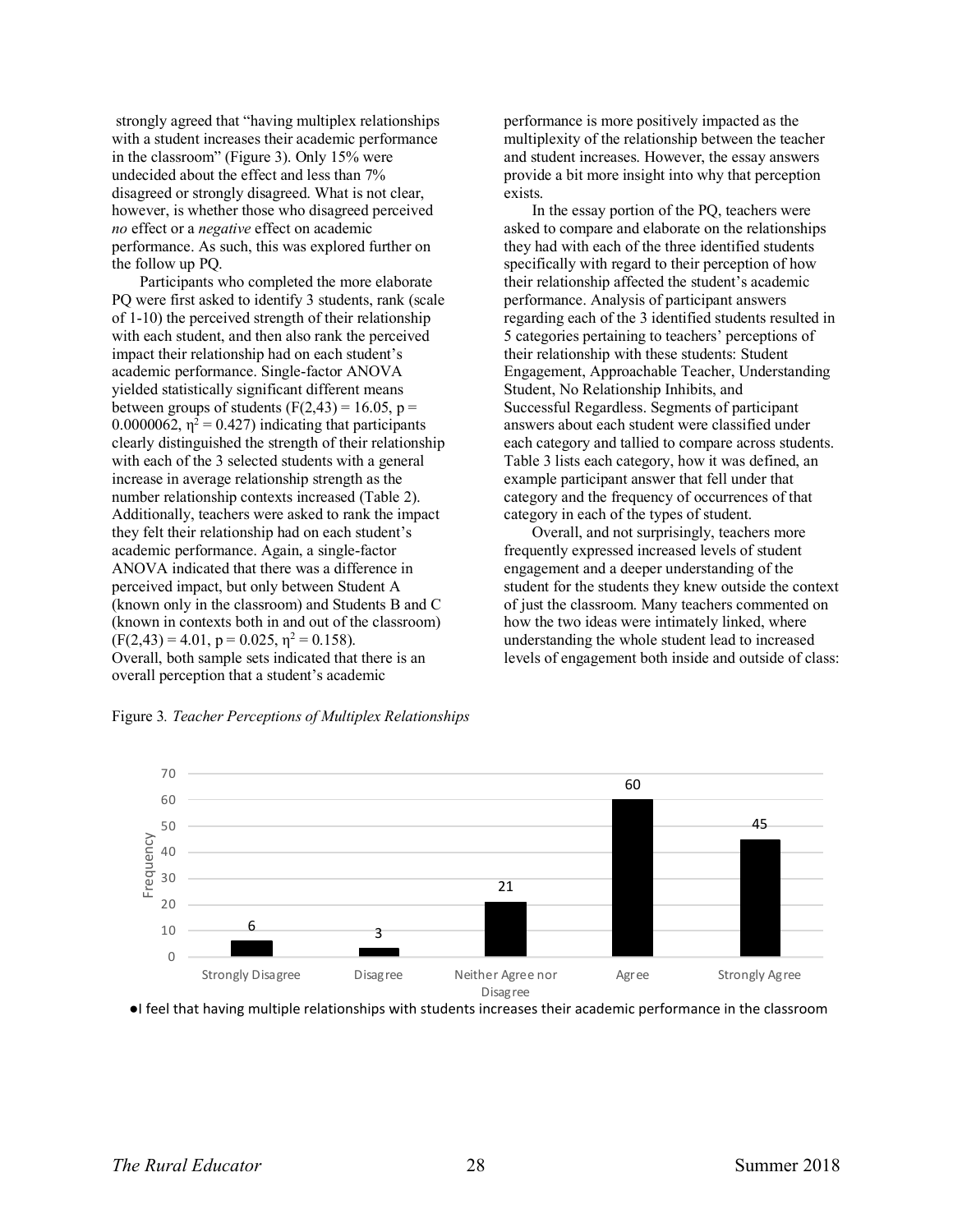Table 3

| $\sim$ $\sim$ $\sim$ $\sim$ $\sim$         |                                                                                                                                                                      |                                                                                                                                                                                                                                                      | ouuvin |                |                             |
|--------------------------------------------|----------------------------------------------------------------------------------------------------------------------------------------------------------------------|------------------------------------------------------------------------------------------------------------------------------------------------------------------------------------------------------------------------------------------------------|--------|----------------|-----------------------------|
|                                            |                                                                                                                                                                      | Example text                                                                                                                                                                                                                                         | A      | B              | C                           |
| Student<br>Engagement                      | Relationship with student increases<br>student classroom performance,<br>participation, social capital, and<br>assistance to teacher                                 | "I do think that Jacob is more<br>receptive to some prompting by me<br>because of our positive<br>relationship."                                                                                                                                     | 5      | 6              | 9                           |
| Understanding<br>Student<br>Approachable   | Relationship allows for deeper<br>knowledge of student and their<br>extracurricular participation, personal<br>life, and family<br>Relationship allows teacher to be | "She often felt as though she did<br>not "measure up" to her mother's<br>standards, but I assured her that<br>her mother spoke of her with great<br>pride. I think that helped her<br>relationship with her mom"<br>"I have very close relationships | 4      |                | 6                           |
| Teacher                                    | approachable or sought for assistance<br>by student                                                                                                                  | with some of my students and they<br>feel they can come to me for help<br>both in and [o]ut of school."                                                                                                                                              | 5      |                | $\mathcal{D}_{\mathcal{L}}$ |
| N <sub>0</sub><br>Relationship<br>Inhibits | Lack of relationship with student<br>inhibits effect on student work<br>production                                                                                   | "At times, we have a good working<br>relationship, but it is never<br>enduring. His participation is very<br>minimal."                                                                                                                               | 3      | $\Omega$       | $\Omega$                    |
| Successful<br>Regardless                   | Student, due to personal<br>characteristics will be successful with<br>or without a relationship                                                                     | "I don't feel like my relationship<br>with Matt affected his performance<br>at all. He is self-motivated."                                                                                                                                           | 2      | $\mathfrak{D}$ |                             |

*Categories, definition, examples and frequencies for teachers perceived effects of MR* Category Definition

I know Student C as her classroom teacher, speech coach, and National Honor Society Sponsor. I have also known Student C for a long time because her mother works with me. I feel that I have a very close relationship with Student C. I also think that the relationship that I had with her encouraged her to participate even more in the extra-curricular activities I am involved with.

The level of engagement and interactions, while more frequent for the more connected relationships, is perceived to be connected to academic performance:

In terms of contact, I only see Student A in class daily, but I do make a point to talk to her specifically each day in class. Her grade in my course is directly related to how much I interact with her.

Together, these categories translate into teachers' perceptions of improved academic performance with increased interaction and engagement with their students. One teacher sums it up nicely by saying:

I feel that having that relationship outside of the classroom has impacted how well the students in my class work and how the students respond in my classroom. With not being able to build that relationship with Student A, it has been harder to get him interested and involved in class.

Interestingly, this increased level of engagement did not actually translate to an increased response frequency of teachers being more approachable to the student they felt more connected to. However, in examining the context of the Approachable Teacher category, teachers often cited the fact that students still came in to talk with them despite the lack of a deep relationship. For example, one teacher describes Student A by saying, "[I] only have [Student A] in class; still feels comfortable to come in and ask for help and to get missing work." Rather than expressing an increase in approachability due to a more connected relationship, teachers are citing their perceived approachability as a "baseline" interaction with the students they only know in the context of the classroom. As the relationship complexity increases across Students B and C, teacher approachability is mentioned less frequently as other contexts and interactions increase.

Student

However, despite the baseline interaction of seeking additional help mentioned by some teachers, others felt that their smaller number of interactions with Student A actually inhibited the student's performance. One teacher stated:

I do not interact with Student A outside of the classroom setting and she was the one who struggled the most in Chemistry. She would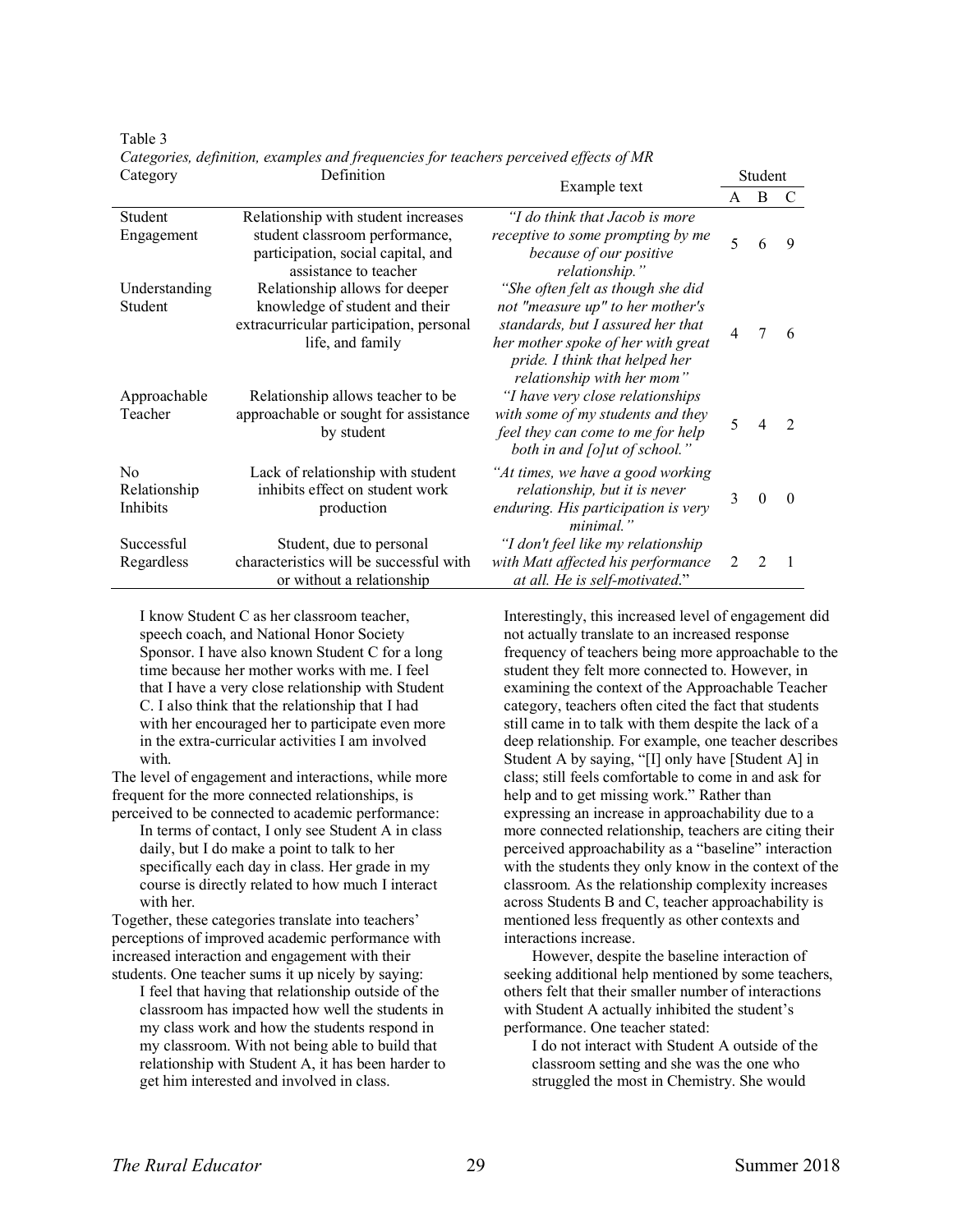| Category                                     | Definition                                                                                                                                                                              | Example text                                                                                                                                                                                                                                                    | Frequency |
|----------------------------------------------|-----------------------------------------------------------------------------------------------------------------------------------------------------------------------------------------|-----------------------------------------------------------------------------------------------------------------------------------------------------------------------------------------------------------------------------------------------------------------|-----------|
| <b>Student</b><br>Engagement,<br>Recruitment | Relationship with student<br>increases student classroom<br>performance, participation,<br>recruitment into extracurricular<br>activities, social capital, and<br>assistance to teacher | "I like that I know the students well and I<br>feel like they try harder in my classes."<br>"I have been trying to recruit for my<br>extracurricular and I find that students<br>that like me in the classroom are more<br>likely to go out for that activity." | 14        |
| Understanding<br><b>Student</b>              | Relationship allows for deeper<br>knowledge of student and their<br>extracurricular participation,<br>personal life, and family                                                         | "I like developing a full relationship with<br>my students, and it is easier to do this<br>when I also have relationships with their<br>family members."                                                                                                        | 14        |
| <b>Informalities</b>                         | Relationship has a negative<br>impact due to the informalities<br>that can arise                                                                                                        | "Sometimes is it difficult for them to<br>separate relationship from how the<br>classroom relationship needs to work."                                                                                                                                          | 7         |
| <b>Families Taking</b><br>Advantage          | Relationship has a negative<br>impact due to students and/or<br>families can take advantage                                                                                             | "I also dislike when students/parents use<br>relationships to manipulate school<br>professionals to get what they want."                                                                                                                                        | 2         |

Table 4 *Categories, definition, examples and frequencies for characteristics of MR*

sometimes come for extra help/instruction but it

was rare and often forced by her mother. While it is entirely possible that this student would not come in for extra help even if she had a closer relationship with the teacher, it appears this teacher does not perceive that to be the caseFinally, a number of teachers felt their selected students were academically successful regardless of their relationship. This applied to all three types of students depending on who the individual teachers selected. For example, one teacher indicated, "Student A is a great student and involved in everything. I believe my relationship has had no real impact on her academics or participation in extracurricular activities." However, a different teacher expressed, "Student B consistently participates even when other classmates may lack motivation to do so. I think our relationship may enhance this, but I don't think it causes her participation." Teachers recognize that while they perceive their relationships impact the academic performance of some students, other students already have the support structures in place to be academically successful.

Additionally, teachers were asked to describe the characteristics of their multiplex student relationships and comment on what they liked and disliked about those characteristics. Analysis of participant answers resulted in another 4 categories: Student Engagement and Recruitment, Understanding Student, Increased Recruitment, Informalities and Families Taking Advantage. Table 4 lists each category, how it was

defined, an example participant answer that fell under that category and the frequency of occurrences of that category found in participant answers.

Similar to the comments gleaned from the student comparisons, the most frequent and positive characteristics of multiplex relationships cited by participants are an increased sense of engagement from the students and a knowledge of the student as a whole person. Many teachers commented on how their relationships with students enhanced the classroom environment because they can better individualize instruction. For example:

Knowing the students helps to know what they can and can't do in the classroom. The multiplex relationship helps teachers make adjustments in instruction to better cater to a student's needs. Another teacher stated that she liked the fact that relationships with students allow her to make the content of class more relatable because she knows the students' interests better:

I also am able to build a better relationship with those students during other activities and find out their interests. I can then apply that to my science class to help them understand material and concepts on a higher level.

This knowledge and understanding of the student extends far beyond the confines of the classroom and provides teachers with a better context to help students succeed. One teacher stated:

I like [multiplex relationships] because it allows me to understand what the student is dragging into class with them as well as seeing all sides to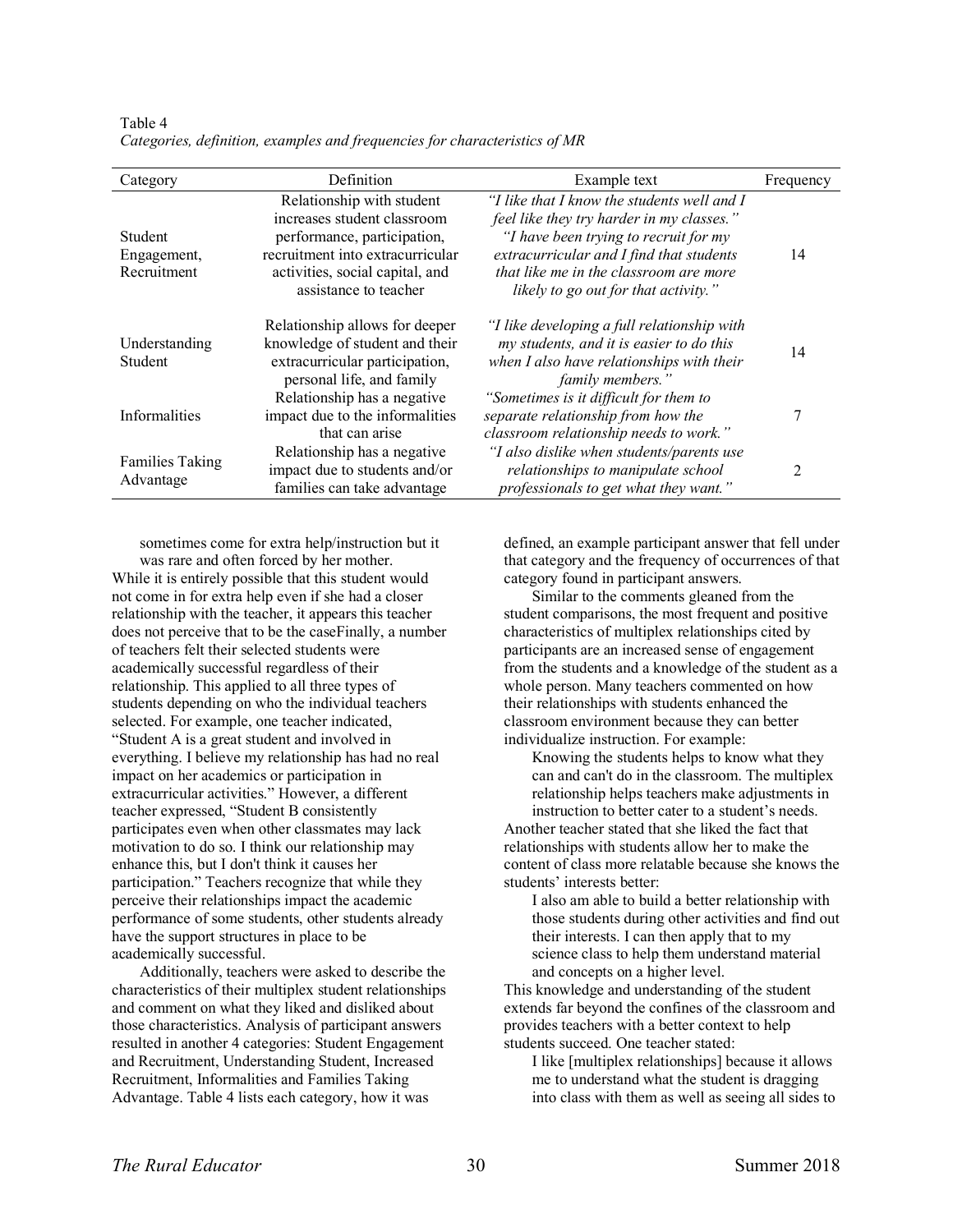that student - how they are in my class may not be how they are on the court, or in church, etc. This allows for more personalization of interests for projects as well as making decisions how best to help that student cope.

Ultimately, the biggest advantage perceived by rural teachers is the fact that they are able to educate and mentor the "whole child". For many teachers, their job extends beyond the classroom and into all aspects of their students' lives, which then feeds back into the classroom environment:

I like developing a full relationship with my students, and it is easier to do this when I also have relationships with their family members. We have more of a context for our relationship, and so my praise, expectations, constructive criticism, etc. seem more genuine to a student. I like that I can see my students as a whole child, and not just a science student.

Not only do teachers perceive the knowledge of all aspects of a student's life to be useful to them as educators, but they also perceive their relationship holds more weight in the eyes of their students. Teacher feedback is taken more seriously, and considered more important when deeper relationships exist.

Multiplex relationships are not, however, without their problems. While several teachers commented that they held no "dislikes" toward multiplex relationships, many teachers felt the deeper relationships blur the lines of professionalism with both students in classroom and extended families outside the classroom. For example, one teacher states:

I dislike when students get too comfortable around their teachers and forget to show due respect. I also dislike when students/parents use relationships to manipulate school professionals to get what they want.

The familiarity that comes with deep multiplex relationships is accompanied by a level of informality that many teachers find inappropriate in the context of the classroom and can lead to disciplinary issues. A second teacher explains, "The th[i]ng I do struggle with is there are times [students] do not behave like they should and at times they think the rules do not apply to them." Given the recorded frequencies, it appears that these issues are far outweighed by the advantages multiplex relationships afford students and teachers. However, they are not insignificant issues and illustrate the complexities of negotiating multiplex relationships in a rural context.

### **Discussion and Implications**

While previous research suggests a positive impact on student performance by positive teacherstudent relationships (e.g. Roorda, et al., 2011), the data collected in this study with regard to RA and ITP scores in science do not support similar conclusions. There are a couple of possible explanations for this observation. First, it is possible that since data in this study were collected solely from the teachers' perspective, students did not associate multiplex relationships with an improved classroom environment, which has been shown to be associated with increased performance (McCormick, et al., 2013; Roorda, et al., 2011; Spilt et al., 2012). However, this did not hold true for teachers, who felt the knowledge of the "whole child" allowed them to tailor their instruction to individual students' needs and therefore affect student performance. Pedagogically, it appears that teachers perceive multiplex relationships to be quite beneficial.

A more likely explanation for the weak association between RA and ITP science scores is the unique context of rural science education where a standardized science curriculum – and standardized state test – do not accurately measure student science knowledge. Avery and Kassam  $(2011)$  found that  $5<sup>th</sup>$ and 6th-grade rural students had an extensive knowledge of science and engineering based on their experiences of helping their parents at home but were only able to connect that knowledge to their classroom assignments and activities when explicitly asked to try. As such, these connections and knowledge may not be readily accessible to students during a standardized exam heavily imbedded in academic language. This has significant implications and support for making rural education more "placebased" and relevant to students (Shamah & MacTavish, 2009). However, it appears that the teachers in this study perceive the increased social capital that comes with multiplex relationships to be greatly beneficial to academic performance.

Goodpaster et al. (2012) showed multiplex relationships are unique to the rural education experience and states that multiplex relationships "enhance" various interactions, communications, and building with all members of the school and community. Participants of this study go a step beyond Goodpaster and overwhelmingly perceive that multiplex relationships have a positive influence on student success in the science classroom, despite the lack of evidence in the quantitative data. Instead, teachers' perceptions focus on the social capital gained through their relationships and how it allows them to alter their teaching. Teachers, from their perspective, often observe more effort or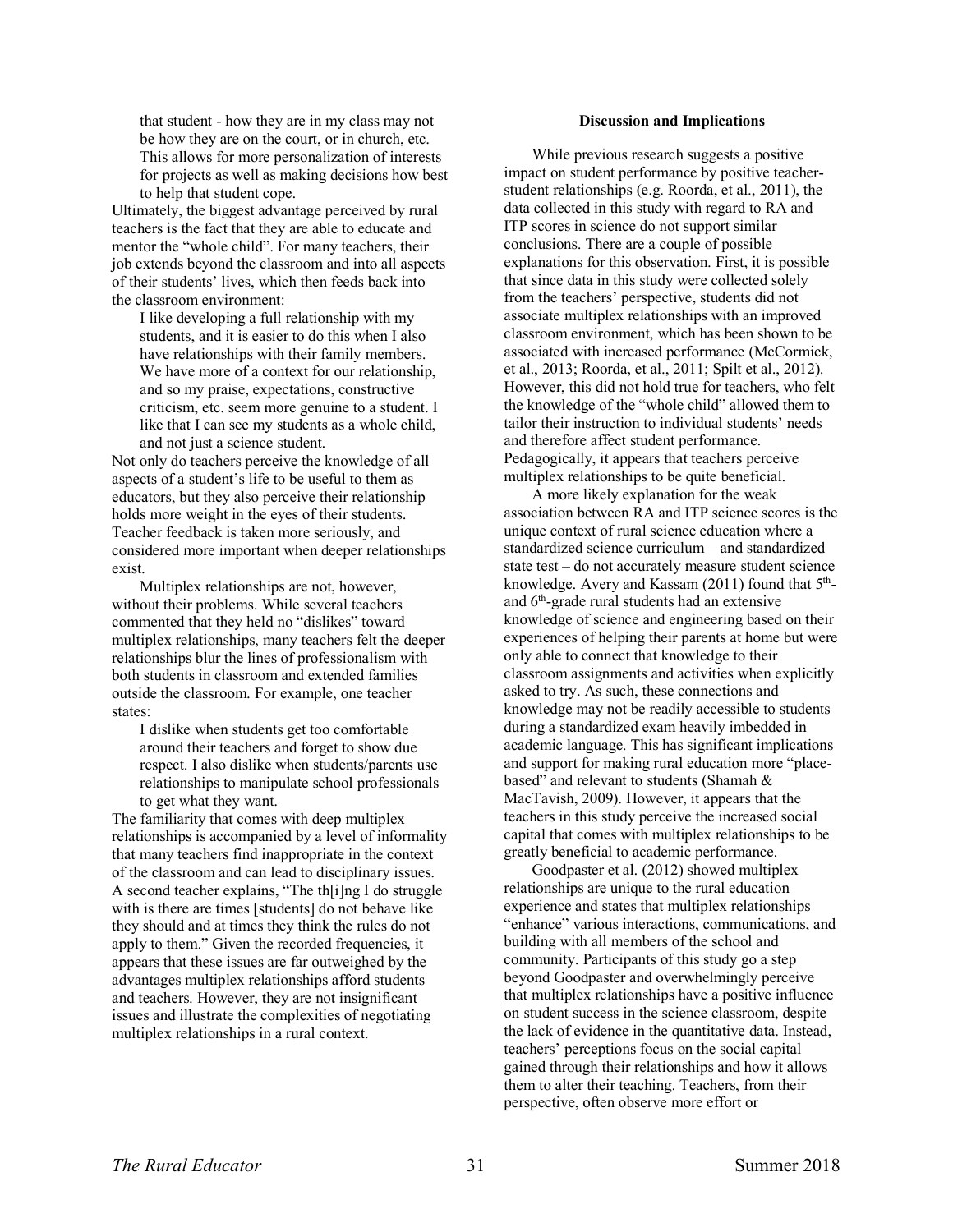participation from a student due to a strong relationship established with the student. This coincides with social capital theory's model where the more contexts in which a relationship exists, a larger level of trust and reciprocity will be present which in turn, contributes to positive student outcomes (Carr, 2005; Hardré et al., 2008). Additionally, knowledge of individual student interests, extracurricular activities, personal life, and home life, is only available because the teacher has accrued the trust and social capital necessary to gain access to that knowledge. The more relationships a teacher has with a student outside the classroom, the tighter the network interconnectivity and higher the social capital. However, it may be that teachers are confounding the effect of multiplex relationships on achievement and the effect on their pedagogy.

Knowledge of the "whole child" that comes with a teacher's increased social capital allows them to better relate science content to their students. Making science relevant to students is a goal often touted in science education reform (NGSS Lead States, 2013), however, the examples for rural students are likely different than their urban and suburban counterparts (e.g. urban heat islands). Again, the argument for "place-based" education is relevant (Edmondson & Butler, 2010; Howley et al., 2011; Shamah & MacTavish, 2009) especially in light of the adoption of new science standards where phenomena from students' lives are used as the context for explaining science concepts (NGSS Lead States, 2013). The elevated levels of social capital allow teachers to nurture connections they have outside the classroom to involve members of the community from industry and commerce (Kenny, Seen, & Pursor, 2008; Lake, 2008) and while the qualitative responses from our sample did not indicate our teachers utilized those resources in their classrooms, it may simply be a function of the fact that they were not asked to elaborate on that aspect of their pedagogy. Regardless, we perceive the increased social capital present in rural classrooms as an opportunity to bridge the academic language of science with the realities of rural students' lives.

Increased social capital, however, also appears to blur the lines of professionalism between teachers and their students as well as their students' parents. This is in line with social capital theory which states that reciprocity based on trust is generated (Coleman, 1988) in rural areas due to shared values (Elder  $\&$ Conger, 2000). This reciprocity is further heightened in rural areas due to multiplex relationships (Campbell & Gordon, 2003; Goodpaster et al., 2012; Hargrove, 1986), but the reciprocity referred to in social capital theory is that of goods or services that take the form of norms and expectations in a school

setting (Coleman, 1988), including time and productivity (Western et al., 2005). The request by students or parents for special consideration that our participants mention, appears to be a function of a more connected network and elevated social capital and consequently an expectation of reciprocity.

#### **Conclusion**

This study suggests that multiplex relationships do not directly influence student standardized test scores, and that an impactful teacher-student relationship does not necessarily come from teacherstudent interactions in multiple environments. However, the role multiplex relationships play for teachers in a rural education environment is much more substantial toward increasing their social capital and the difference they report in their teaching practices. This is likely why they perceive multiplex relationships affect the academic performance of their students.

The question remains as to why these changes in pedagogy do not ultimately affect achievement. The obvious answer may simply be in the chosen measure of achievement. Standardized test scores are certainly not the only measure of academic achievement, and previous studies on Teacher-Student relationships where academic benefits have been illustrated, mostly relied on course grades to demonstrate achievement (Roorda, et al. 2011). Additionally, Somers and coworkers (2011) caution against using state-based standardized tests as a sole measure of academic achievement, although their caution is more relevant to multi-state studies where the exams may differ from one another.

Since all data collected were self-reported, it is also possible that the differences teachers report in their teaching are perceived and are not as profound as they imagine. Self-reported data, especially with regard to teaching practices, is typically problematic (e.g Fang, 1996), however it was not the original intent of this study to closely examine teaching practices and only came about after analysis of teacher responses. Consequently, closer examination of actual teaching practices of rural teachers may shed further light on how social capital and multiplex relationships affect the rural classroom.

Additionally, the overall reported RA (mean = 1.53; median = 1.36) represents an average number of relationships only slightly greater the context of the classroom  $(RA = 1)$ , which appears low given the rural nature of the participating schools. The relationships averages for teachers in urban and suburban schools were not measured as part of this study and so it is unknown if rural teachers indeed have higher RAs. Further studies involving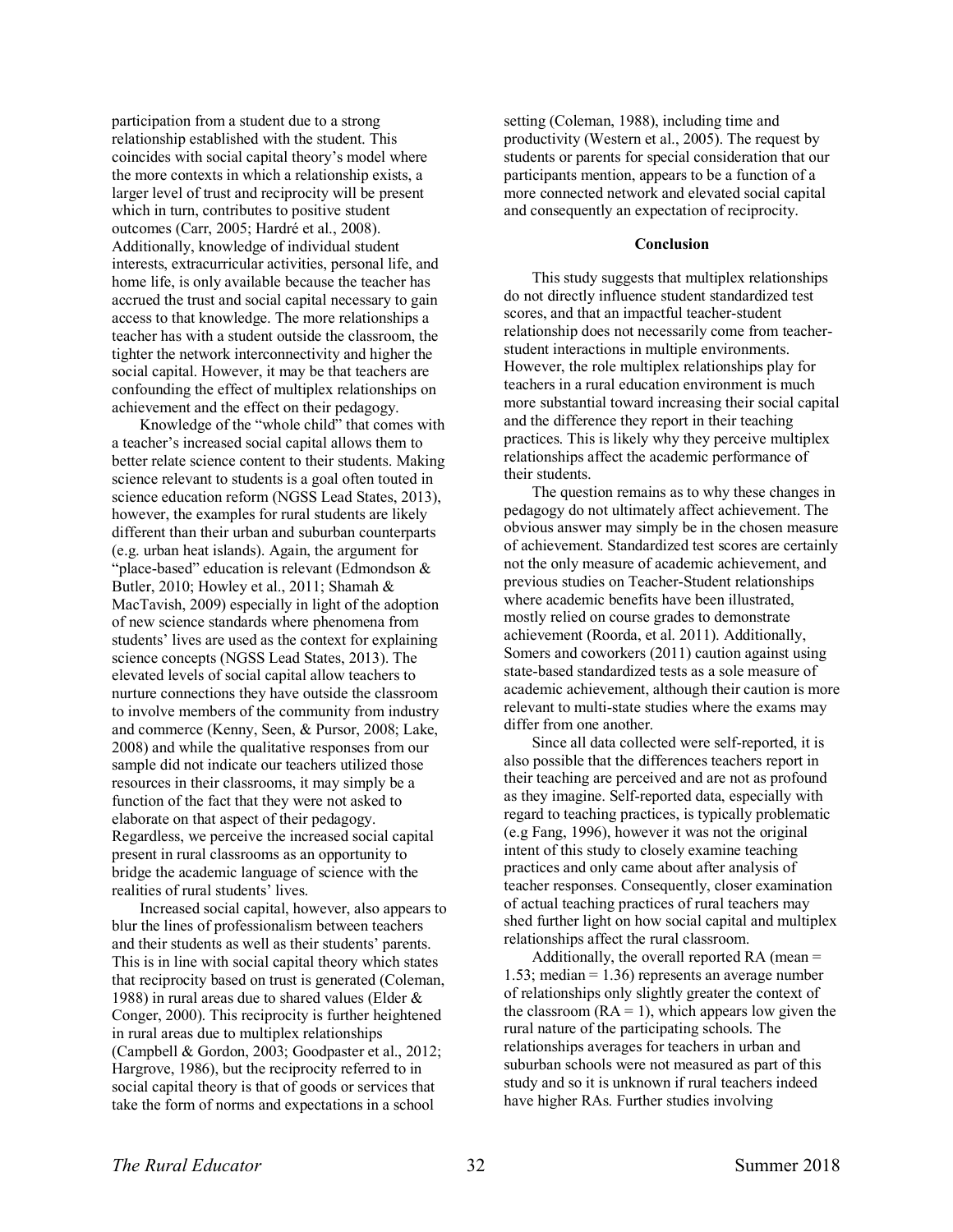populations with larger average RAs may be more useful in determining connections between academic achievement and RA.

Finally, since it was not an element of the original research questions, demographic data such as gender, socioeconomic status, and ethnicity were not specifically analyzed as factors of RA or ITP scores. However, each of these elements conceivably shape the rural environment and have the potential to affect a teacher perspective in multiplex relationships and the effect it has on student achievement. For example, according to census data, the only population growth the state of Iowa experienced over the past 25 years has been a result Latino immigration (Iowa State University Extension and Outreach, 2015). Statewide, Iowa experienced a 121.4% increase in its Latino population between 2000 and 2016 and is only projected to continue experience.

(State Data Center of Iowa, 2017). While this population growth occurs in both rural and urban counties across the state, the largest percentage increases are occurring in rural counties. For example, between 2000 and 2015 two rural counties in Iowa, Ringgold and Lyon, experienced an 892.3% and 638.1% increase in their Latino populations respectively. This speed and amount of demographic shift presumably affects relationships across the community and subsequently within the schools and is worthy of further examination.

Regardless, it is clear that rural science teachers value the multiplex relationships they have with their students and embrace a variety of aspects of the social capital build between them and their students. This mindset is seemingly widespread across the rural science teachers in this population and is the essence of the rural education

#### **References**

Alleman, N. F., & Holly, L. N. (2013). Multiple points of contact: Promoting rural postsecondary preparation through school-community partnerships. *The Rural Educator*, 34(2). Retrieved from http://epubs.library.msstate.edu/index.php/rurale ducator/article/view/110

- Aultman, L. P., Williams-Johnson, M. R., & Schutz, P. A. (2009). Boundary dilemmas in teacherstudent relationships: Struggling with "the line". *Teaching and Teacher Education, 25*(5), 636- 646. doi:10.1016/j.tate.2008.10.002
- Avery, L. M., & Kassam, K. A. (2011). Phronesis: Children's local rural knowledge of science and engineering. *Journal of Research in Rural Education*, *26*(2), 1-18.

Avery, L. M. (2013). Rural science education: Valuing local knowledge. *Theory into Practice*, *52*(1), 28-35.

Barley, Z. A., & Beesley, A. D. (2007). Rural school success: What can we learn? *Journal of Research in Rural Education, 22*(1), 1-16.

Bauch, P. A. (2001). School-community partnerships in rural schools: Leadership, renewal, and a sense of place. *Peabody Journal of Education*, *76*(2), 204-221.

Berry, A. B., & Gravelle, M. (2013). The benefits and challenges of special education positions in rural settings. *The Rural Educator, 34*(2), 25-37.

Brown, B. L. (2002). *CTE organizations*. *ERIC Digest ED467238*. Columbus, OH: Center on Education and Education for Employment. Retrieved July 26, 2014, from

http://www.calpro-

online.org/ERIC/docs/dig235.pdf

Campbell, C. D. & Gordon, M. C. (2003). Acknowledging the Inevitable: Understanding multiple relationships in rural practice. *Professional Psychology: Research and Practice, 34*(4), 430-434. doi:10.1037/0735- 7028.34.4.430

Carr, D. (2005). Personal and interpersonal relationships in education and teaching: A virtual ethical perspective. *British Journal of Educational Studies, 53*(3), 255-271.

- Coleman, J. S. (1988). Social capital in the creation of human capital. *American Journal of Sociology, 94.* S95-S120.
- Colton, R. W. (1981). *The science program in small rural secondary schools*. ERIC Clearinghouse on Rural Education and Small Schools, Educational Resources Information Center, Las Cruces, NM. ED197913

Creswell, J. W. (2013). *Research design: Qualitative, quantitative, and mixed methods approaches*. Thousand Oaks, CA: Sage publications.

Edmondson, J., & Butler, T. (2010). Teaching school in rural America: Toward an educated hope. In Schafft, K. A., & Jackson, A. Y. (Eds), *Rural education for the twenty-first century: Identity, place, and community in a globalizing world*, (pp. 150-172). University Park, PA: Pennsylvania State University Press.

Elder, G. H., & Conger, R. D. (2000). *Children of the land: Adversity and success in rural America*. Chicago, IL: University of Chicago Press.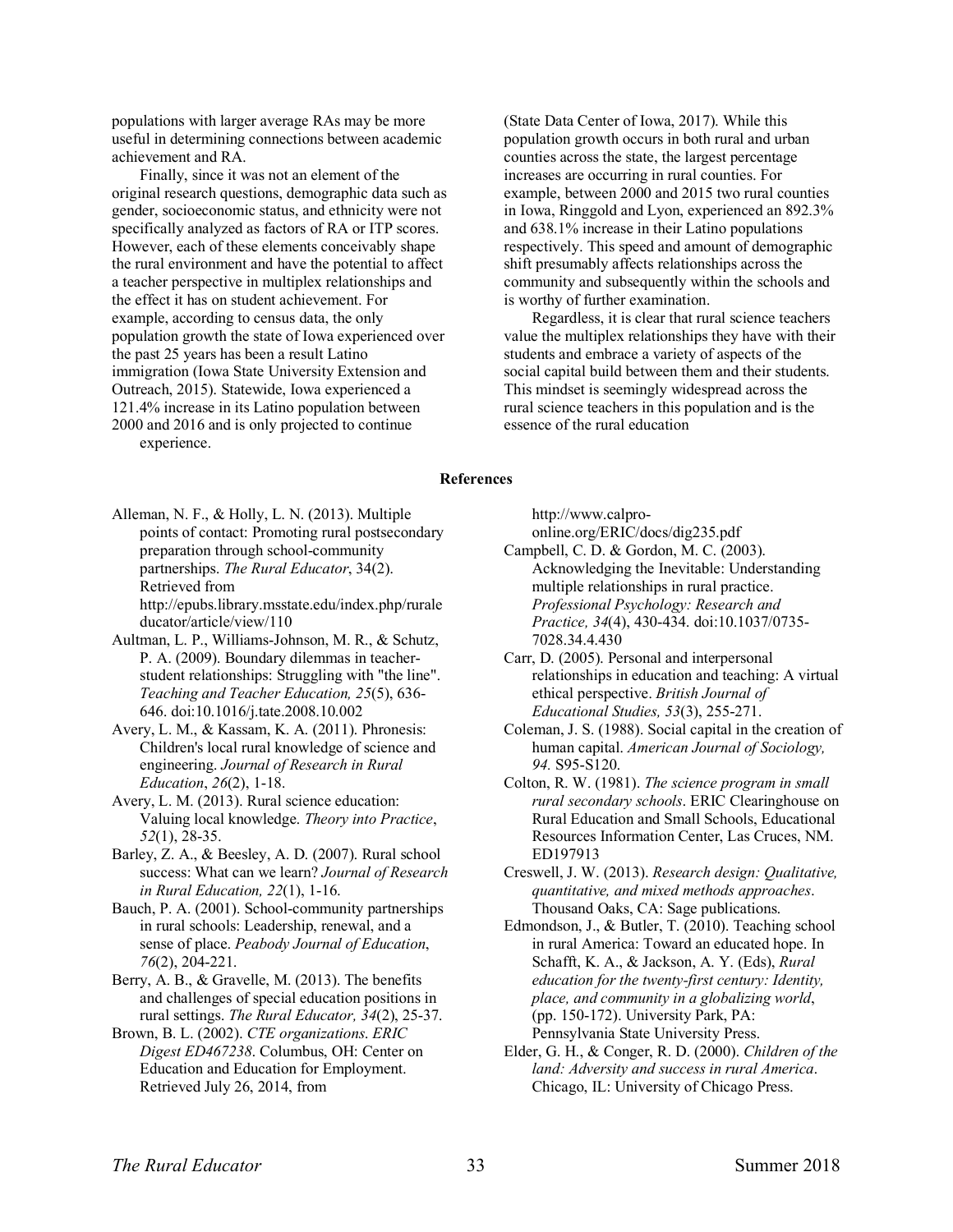Fang, Z. (1996). A review of research on teacher beliefs and practices. *Educational research*, *38*(1), 47-65.

Frankovits, N. D. (1990). To Build Confidence, To Improve Skills. In National Science Teachers' Association (Eds), *Science & math events: Connecting and competing*, (pp. 7-11). Washington D.C.: National Academies Press.

Glaser, B. G., & Strauss, A. L. (1967). *The Discovery of Grounded Theory; Strategies for Qualitative Research* Chicago: Aldine.

Gluckman, M. (1967). *The judicial process among the Barotse of Northern Rhodesia, 2nd Ed.* Manchester, UK: Manchester University Press.

Goodpaster, K. P., Adedokun, O. A., & Weaver, G. C. (2012). Teachers' perceptions of rural STEM teaching: Implications for rural teacher retention. *The Rural Educator, 33*(3), 9-22.

Gristy, C. (2012). The central importance of peer relationships for student engagement and wellbeing in a rural secondary school. *Pastoral Care in Education, 30*(3), 225-240.

Guest, A., & Schneider, B. (2003). Adolescents' extracurricular participation in context: The mediating effects of schools, communities, and identity. *Sociology of Education, 76*, 89-109.

Hardré, P. L., Sullivan, D. W., & Roberts, N. (2008). Rural teachers' best motivating strategies: A blending of teachers' and students' perspectives. *The Rural Educator, 30*(1), 19-31.

Hargrove, D. S. (1986). Ethical issues in rural mental health practice. *Professional Practice: Research and Practice, 17*(1), 20-23. doi:10.1037/0735- 7028.17.1.20

Horn, J. G. (1995). What is rural education? In P. B. Otto (Ed), *Science education in the rural United States: Implications for the twenty-first century. A yearbook of the Association for the Education of Teachers in Science* (pp.12-25). Washington DC: Association for the Education of Teachers in Science.

Howley, A., Howley, M., Camper, C., & Perko, H. (2011). Place based education at island community school. *The Journal of Environmental Education, 42(4), 216-236.* doi:10.1080/00958964.2011.556682

Huysman, J. T. (2008). Rural teacher satisfaction: An analysis of beliefs and attitudes of rural teachers' job satisfaction. *The Rural Educator, 29*(2), 31- 38.

Iowa Department of Education. (2015). *2014-2015 Iowa public school building PreK-12 enrollments by school, grade, race and gender.* [Data file]. Retrieved February 16, 2018 from: https://www.educateiowa.gov/documents/publicbuildings-public/2015/03/2014-2015-iowapublic-school-building-prek-12-enrollment-0

Iowa State University Extension and Outreach (2015). *A Snapshot of Rural Iowa.* Retrieved Feb 8, 2018 from: http://indicators.extension.iastate.edu/sites/defaul t/files/data/Iowa\_Snapshot%5B1%5D.pdf

Kenny, J., Seen, A., & Purser, J. (2008). Supporting and resourcing secondary science teachers in rural and regional schools. *Teaching Science, 54*(3), 19-24.

Klem, A. M., & Connell, J. P. (2004). Relationships matter: Linking teacher support to student engagement and achievement. *Journal of School Health, 74*(7), 262-273.

Lake, D. (2008). Perceptions of science in oneteacher schools. *Teaching Science, 54*(3), 36-43.

Lock, G. (2008). Preparing teachers for rural appointments: Lessons from Australia. *The Rural Educator, 29*(2), 24-30.

Ludden, A. B. (2011). Engagement in school and community civic activities among rural adolescents*. Journal of Youth and Adolescents, 40*, 1254-1270.

Matthew, K. L. (1995). Teaching and learning science in the rural setting. In P. B. Otto (Ed), *Science education in the rural United States. Implications for the twenty-first century. A Yearbook of the association for the education of teacher in science* (pp. 43-50). Washington DC: Association for the Education of Teachers in Science.

McCormick, M. P., O'Connor, E. E., Cappella, E., & McClowry, S. G. (2013). Teacher–child relationships and academic achievement: A multilevel propensity score model approach. *Journal of School Psychology*, *51*(5), 611-624. doi: 10.1016/j.jsp.2013.05.001

Miles, M. B., & Huberman, A. M. (1994). *Qualitative Data Analysis: An expanded sourcebook* (2 ed.). Thousand Oaks: Sage.

National Center for Education Statistics. (2006). *Identification of Rural Locales*. Retrieved Feb. 16, 2016, from

https://nces.ed.gov/ccd/rural\_locales.asp NGSS Lead States (2013). *Next Generation Science Standards: For States, By States*. Washington, DC: The National Academies Press.

Northwestern University (2016). *Do your data violate one-way ANOVA assumptions?* Retrieved Dec 2, 2016, from PROPHET StatGuide: http://www.basic.northwestern.edu/statguidefiles /oneway\_anova\_ass\_viol.html

Osborn, A. (2012). Juggling personal life and professionalism: Ethical implications for rural